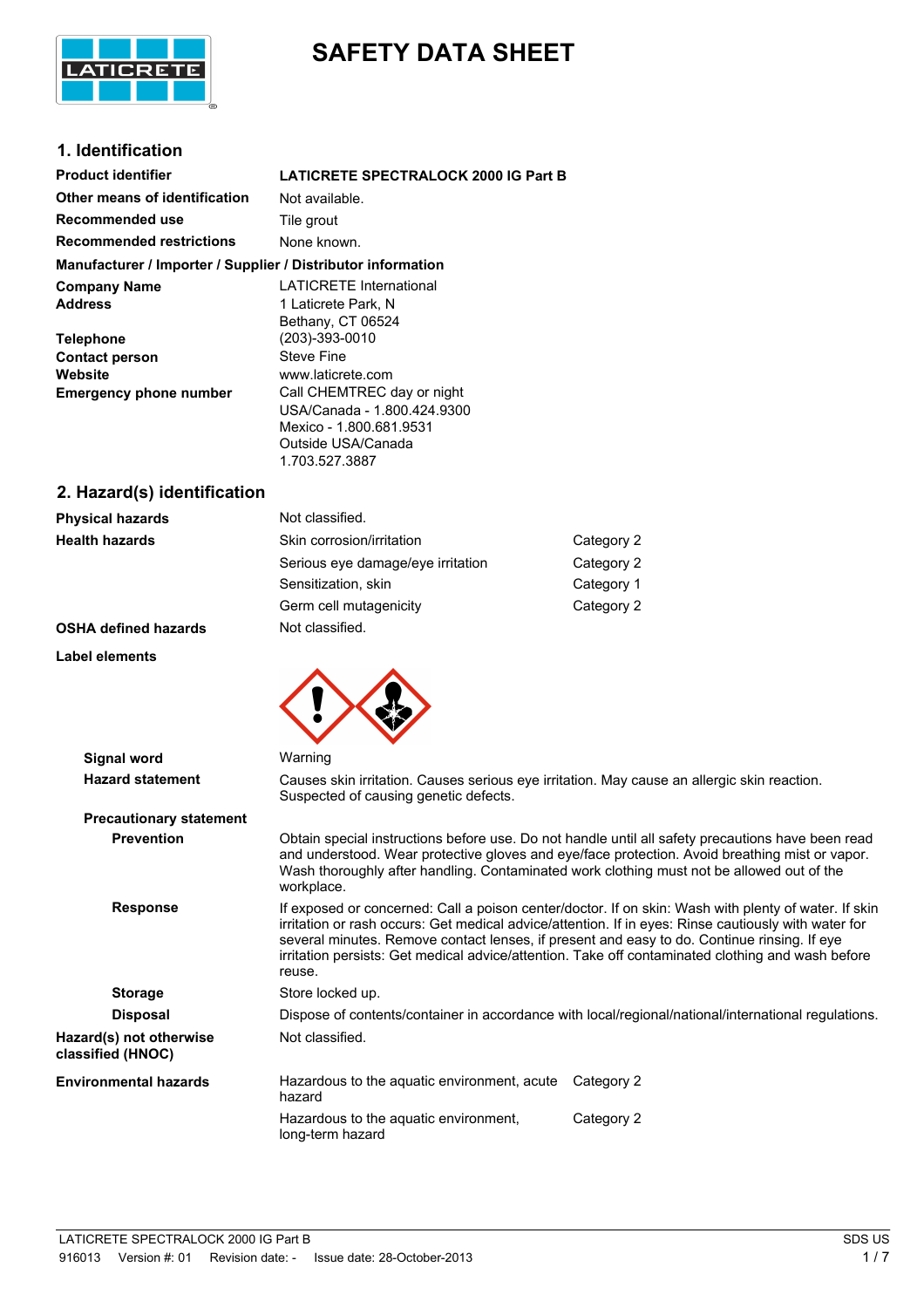

| <b>Hazard statement</b>        | Toxic to aquatic life with long lasting effects. |
|--------------------------------|--------------------------------------------------|
| <b>Precautionary statement</b> |                                                  |
| <b>Prevention</b>              | Avoid release to the environment.                |
| <b>Response</b>                | Collect spillage.                                |
| Not applicable.                |                                                  |

# **3. Composition/information on ingredients**

#### **Mixtures**

| <b>Chemical name</b> | <b>CAS number</b> | %        |
|----------------------|-------------------|----------|
| Bisphenol F Resin    | 9003-36-5         | 54-79    |
| Bisphenol A Resin    | 25068-38-6        | $6 - 12$ |

## **4. First-aid measures**

| <b>Inhalation</b>                                                            | Move to fresh air. Call a physician if symptoms develop or persist.                                                                                                                                                                                                                                                              |  |
|------------------------------------------------------------------------------|----------------------------------------------------------------------------------------------------------------------------------------------------------------------------------------------------------------------------------------------------------------------------------------------------------------------------------|--|
| <b>Skin contact</b>                                                          | Remove contaminated clothing immediately and wash skin with soap and water. In case of<br>eczema or other skin disorders: Seek medical attention and take along these instructions.                                                                                                                                              |  |
| Eye contact                                                                  | Immediately flush eyes with plenty of water for at least 15 minutes. Remove contact lenses, if<br>present and easy to do. Continue rinsing. Get medical attention if irritation develops and persists.                                                                                                                           |  |
| Ingestion                                                                    | Rinse mouth. Get medical attention if symptoms occur.                                                                                                                                                                                                                                                                            |  |
| <b>Most important</b><br>symptoms/effects, acute and<br>delayed              | Rash. Irritant effects.                                                                                                                                                                                                                                                                                                          |  |
| Indication of immediate<br>medical attention and special<br>treatment needed | Provide general supportive measures and treat symptomatically. Symptoms may be delayed.                                                                                                                                                                                                                                          |  |
| <b>General information</b>                                                   | Ensure that medical personnel are aware of the material(s) involved, and take precautions to<br>protect themselves. If you feel unwell, seek medical advice (show the label where possible). Wash<br>contaminated clothing before reuse.                                                                                         |  |
| 5. Fire-fighting measures                                                    |                                                                                                                                                                                                                                                                                                                                  |  |
| Suitable extinguishing media                                                 | Water fog. Foam. Dry chemical powder. Carbon dioxide (CO2).                                                                                                                                                                                                                                                                      |  |
| Unsuitable extinguishing<br>media                                            | Do not use water jet as an extinguisher, as this will spread the fire.                                                                                                                                                                                                                                                           |  |
| Specific hazards arising from<br>the chemical                                | During fire, gases hazardous to health may be formed.                                                                                                                                                                                                                                                                            |  |
| Special protective equipment<br>and precautions for firefighters             | Self-contained breathing apparatus and full protective clothing must be worn in case of fire.                                                                                                                                                                                                                                    |  |
| <b>Fire-fighting</b><br>equipment/instructions                               | In case of fire and/or explosion do not breathe fumes. Move containers from fire area if you can do<br>so without risk.                                                                                                                                                                                                          |  |
| 6. Accidental release measures                                               |                                                                                                                                                                                                                                                                                                                                  |  |
| Personal precautions,<br>protective equipment and<br>emergency procedures    | Keep unnecessary personnel away. Wear appropriate protective equipment and clothing during<br>clean-up. Do not touch damaged containers or spilled material unless wearing appropriate<br>protective clothing. Ensure adequate ventilation. Local authorities should be advised if significant<br>spillages cannot be contained. |  |
| <b>Methods and materials for</b><br>containment and cleaning up              | Large Spills: Stop the flow of material, if this is without risk. Absorb in vermiculite, dry sand or earth<br>and place into containers. Following product recovery, flush area with water.                                                                                                                                      |  |
|                                                                              |                                                                                                                                                                                                                                                                                                                                  |  |

Small Spills: Wipe up with absorbent material (e.g. cloth, fleece). Clean surface thoroughly to remove residual contamination.

Never return spills in original containers for re-use. For waste disposal, see section 13 of the MSDS.

**Environmental precautions** Avoid release to the environment. Contact local authorities in case of spillage to drain/aquatic environment. Prevent further leakage or spillage if safe to do so. Do not contaminate water. Avoid discharge into drains, water courses or onto the ground. Environmental manager must be informed of all releases.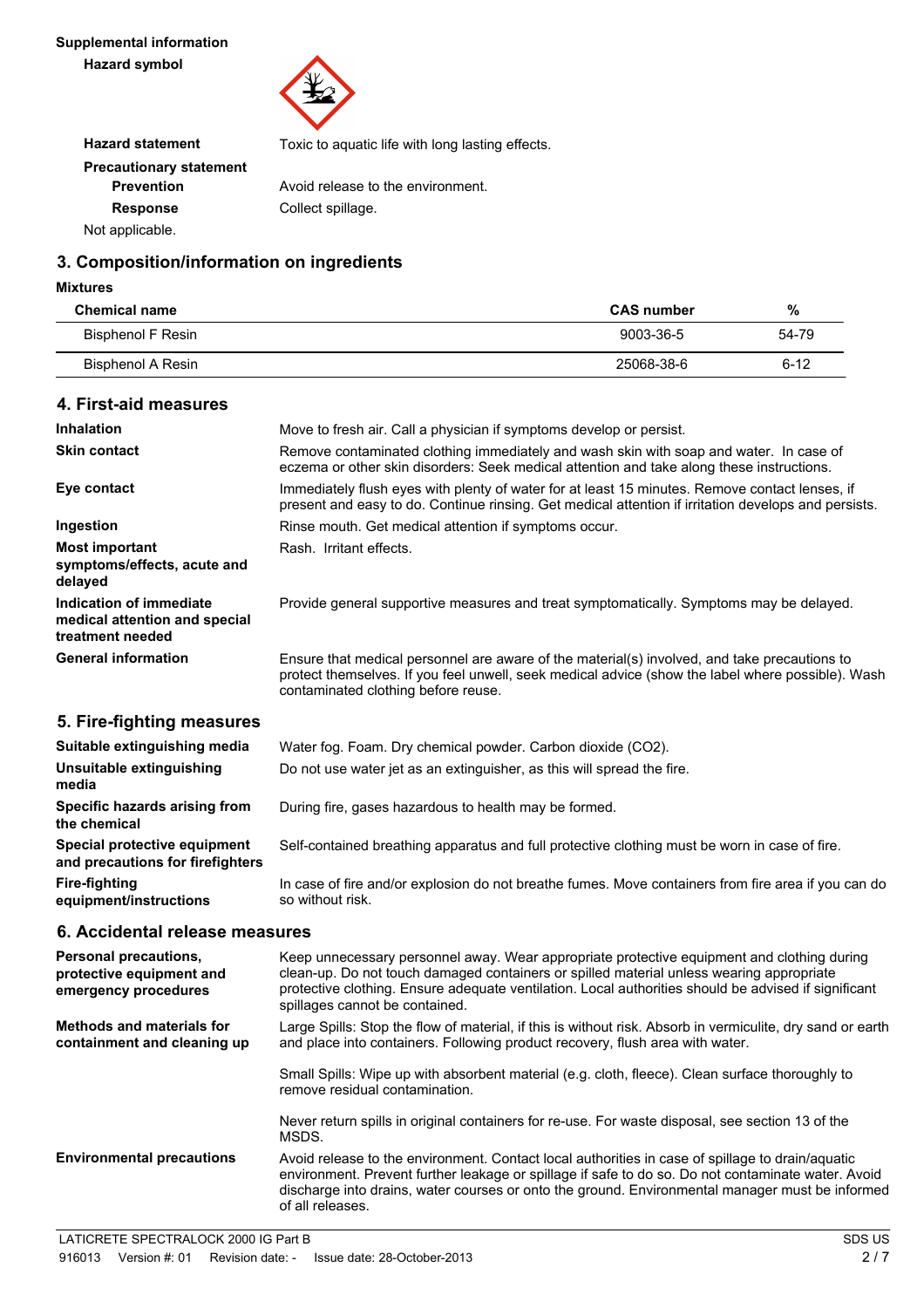# **7. Handling and storage**

**Precautions for safe handling** Wear appropriate personal protective equipment. Avoid breathing mist or vapor. Avoid contact with eyes, skin, and clothing. Provide adequate ventilation. Observe good industrial hygiene practices. **Conditions for safe storage, including any incompatibilities** Keep container tightly closed. Store in a well-ventilated place. Store away from incompatible materials.

#### **8. Exposure controls/personal protection**

| <b>Occupational exposure limits</b>      | No exposure limits noted for ingredient(s).                                                                                                                                                                                                                                                                                                                                                                                        |  |  |
|------------------------------------------|------------------------------------------------------------------------------------------------------------------------------------------------------------------------------------------------------------------------------------------------------------------------------------------------------------------------------------------------------------------------------------------------------------------------------------|--|--|
| <b>Biological limit values</b>           | No biological exposure limits noted for the ingredient(s).                                                                                                                                                                                                                                                                                                                                                                         |  |  |
| Appropriate engineering<br>controls      | Good general ventilation (typically 10 air changes per hour) should be used. Ventilation rates<br>should be matched to conditions. If applicable, use process enclosures, local exhaust ventilation,<br>or other engineering controls to maintain airborne levels below recommended exposure limits. If<br>exposure limits have not been established, maintain airborne levels to an acceptable level. Provide<br>eyewash station. |  |  |
|                                          | Individual protection measures, such as personal protective equipment                                                                                                                                                                                                                                                                                                                                                              |  |  |
| Eye/face protection                      | Wear safety glasses with side shields (or goggles).                                                                                                                                                                                                                                                                                                                                                                                |  |  |
| <b>Skin protection</b>                   |                                                                                                                                                                                                                                                                                                                                                                                                                                    |  |  |
| <b>Hand protection</b>                   | Wear appropriate chemical resistant gloves.                                                                                                                                                                                                                                                                                                                                                                                        |  |  |
| <b>Other</b>                             | Wear appropriate chemical resistant clothing.                                                                                                                                                                                                                                                                                                                                                                                      |  |  |
| <b>Respiratory protection</b>            | In case of insufficient ventilation, wear suitable respiratory equipment.                                                                                                                                                                                                                                                                                                                                                          |  |  |
| <b>Thermal hazards</b>                   | Wear appropriate thermal protective clothing, when necessary.                                                                                                                                                                                                                                                                                                                                                                      |  |  |
| <b>General hygiene</b><br>considerations | Keep away from food and drink. Always observe good personal hygiene measures, such as<br>washing after handling the material and before eating, drinking, and/or smoking. Routinely wash<br>work clothing and protective equipment to remove contaminants. Contaminated work clothing<br>should not be allowed out of the workplace.                                                                                               |  |  |

#### **9. Physical and chemical properties**

| <b>Appearance</b>                                 | Opaque thick liquid.        |        |  |  |
|---------------------------------------------------|-----------------------------|--------|--|--|
| <b>Physical state</b>                             | Liquid.                     |        |  |  |
| Form                                              | Liquid.                     |        |  |  |
| Color                                             | Not available.              |        |  |  |
| Odor                                              | Not available.              |        |  |  |
| <b>Odor threshold</b>                             | Not available.              |        |  |  |
| рH                                                | Not available.              |        |  |  |
| Melting point/freezing point                      | Not applicable              |        |  |  |
| Initial boiling point and boiling<br>range        | Not applicable              |        |  |  |
| <b>Flash point</b>                                | $>$ 200.0 °F ( $>$ 93.3 °C) |        |  |  |
| <b>Evaporation rate</b>                           | Not applicable              |        |  |  |
| Flammability (solid, gas)                         | Not available.              |        |  |  |
| Upper/lower flammability or explosive limits      |                             |        |  |  |
| <b>Flammability limit - lower</b><br>$(\%)$       | Not available.              |        |  |  |
| <b>Flammability limit - upper</b><br>(%)          | Not available.              |        |  |  |
| Explosive limit - lower (%)                       | Not available.              |        |  |  |
| Explosive limit - upper (%)                       | Not available.              |        |  |  |
| Vapor pressure                                    | Not applicable              |        |  |  |
| <b>Vapor density</b>                              | Not applicable              |        |  |  |
| <b>Relative density</b>                           | 1.17                        |        |  |  |
| Solubility(ies)                                   | Insoluble                   |        |  |  |
| <b>Partition coefficient</b><br>(n-octanol/water) | Not available.              |        |  |  |
| <b>Auto-ignition temperature</b>                  | Not available.              |        |  |  |
| <b>Decomposition temperature</b>                  | Not available.              |        |  |  |
| <b>Viscosity</b>                                  | Not available.              |        |  |  |
| LATICRETE SPECTRALOCK 2000 IG Part B              |                             | SDS US |  |  |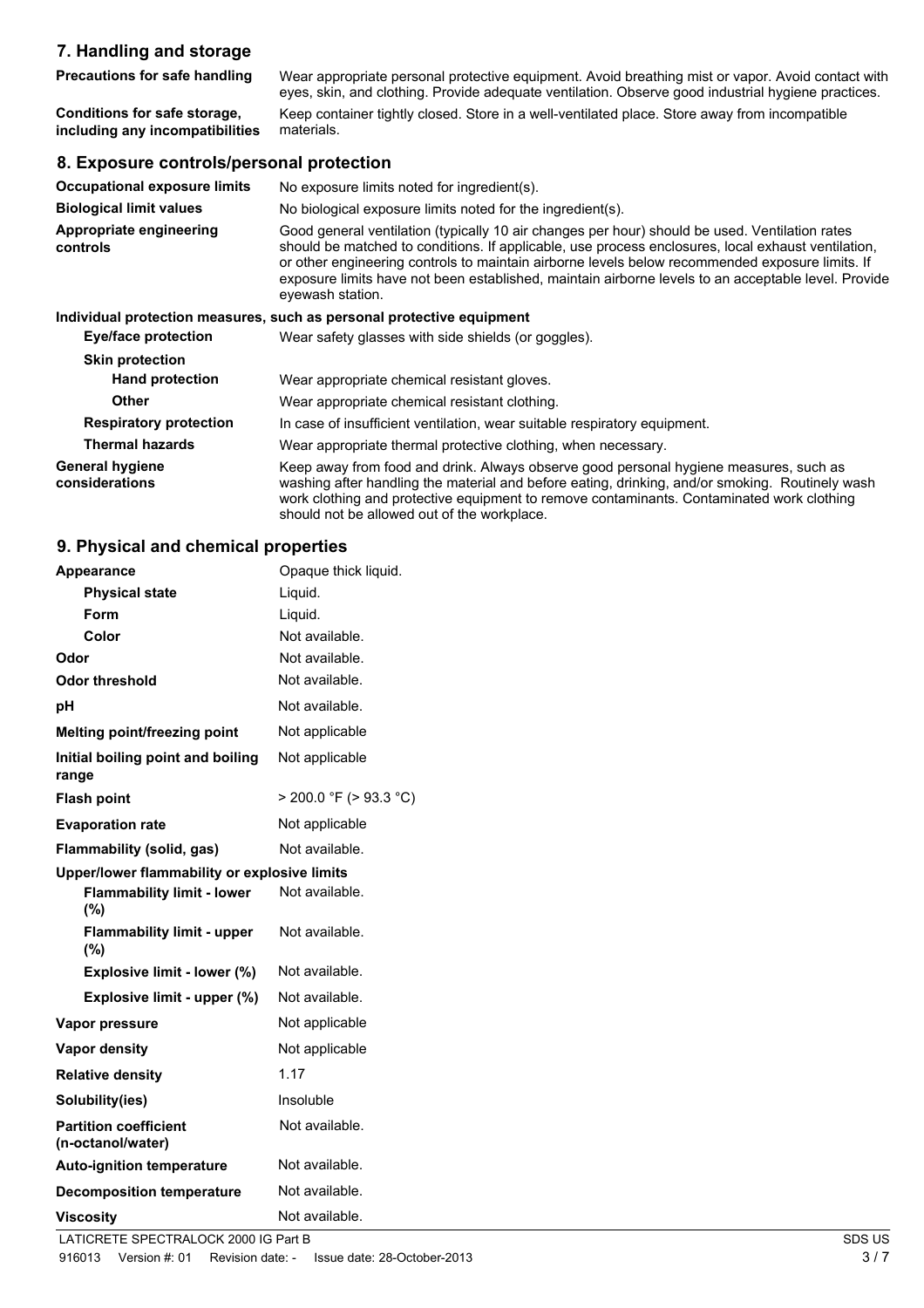# **10. Stability and reactivity**

| <b>Reactivity</b>                            | The product is stable and non-reactive under normal conditions of use, storage and transport.                                             |  |
|----------------------------------------------|-------------------------------------------------------------------------------------------------------------------------------------------|--|
| <b>Chemical stability</b>                    | Material is stable under normal conditions.                                                                                               |  |
| <b>Possibility of hazardous</b><br>reactions | Masses of more than 1 pound of product plus an aliphatic amine will cause irreversible<br>polymerization with considerable heat build up. |  |
| <b>Conditions to avoid</b>                   | Excessive heat. Contact with incompatible materials.                                                                                      |  |
| Incompatible materials                       | Strong oxidizing agents.                                                                                                                  |  |
| <b>Hazardous decomposition</b><br>products   | At thermal decomposition temperatures, carbon monoxide and carbon dioxide. Aldehydes.                                                     |  |

# **11. Toxicological information**

#### **Information on likely routes of exposure**

| Ingestion                                                                          | May cause discomfort if swallowed.                       |
|------------------------------------------------------------------------------------|----------------------------------------------------------|
| <b>Inhalation</b>                                                                  | No adverse effects due to inhalation are expected.       |
| <b>Skin contact</b>                                                                | Irritating to skin. May cause an allergic skin reaction. |
| Eye contact                                                                        | Irritating to eyes.                                      |
| Symptoms related to the<br>physical, chemical and<br>toxicological characteristics | Rash. Irritant effects.                                  |

### **Information on toxicological effects**

Acute toxicity **Expected to be a low hazard for usual industrial or commercial handling by trained personnel.** 

| <b>Components</b>                                     | <b>Species</b>                                                                  | <b>Test Results</b> |  |  |
|-------------------------------------------------------|---------------------------------------------------------------------------------|---------------------|--|--|
| Bisphenol A Resin (CAS 25068-38-6)                    |                                                                                 |                     |  |  |
| <b>Acute</b>                                          |                                                                                 |                     |  |  |
| Dermal                                                |                                                                                 |                     |  |  |
| LD50                                                  | Rat                                                                             | > 2000 mg/kg        |  |  |
| Oral                                                  |                                                                                 |                     |  |  |
| LD50                                                  | Rat                                                                             | > 5000 mg/kg        |  |  |
| Bisphenol F Resin (CAS 9003-36-5)                     |                                                                                 |                     |  |  |
| Acute                                                 |                                                                                 |                     |  |  |
| Dermal                                                |                                                                                 |                     |  |  |
| LD50                                                  | Rat                                                                             | > 2000 mg/kg        |  |  |
| Oral<br>LD50                                          | Rat                                                                             | > 5000 mg/kg        |  |  |
|                                                       |                                                                                 |                     |  |  |
| <b>Skin corrosion/irritation</b>                      | Causes skin irritation.                                                         |                     |  |  |
| Serious eye damage/eye<br>irritation                  | Causes serious eye irritation.                                                  |                     |  |  |
| <b>Respiratory sensitization</b>                      | No data available.                                                              |                     |  |  |
| <b>Skin sensitization</b>                             | May cause an allergic skin reaction.                                            |                     |  |  |
| Germ cell mutagenicity                                | Suspected of causing genetic defects.                                           |                     |  |  |
| Carcinogenicity                                       | This product is not considered to be a carcinogen by IARC, ACGIH, NTP, or OSHA. |                     |  |  |
| <b>Reproductive toxicity</b>                          | This product is not expected to cause reproductive or developmental effects.    |                     |  |  |
| Specific target organ toxicity -<br>single exposure   | No data available.                                                              |                     |  |  |
| Specific target organ toxicity -<br>repeated exposure | No data available.                                                              |                     |  |  |
| <b>Aspiration hazard</b>                              | No data available.                                                              |                     |  |  |
| <b>Chronic effects</b>                                | Prolonged or repeated contact may cause drying, cracking, or irritation.        |                     |  |  |
| 12. Ecological information                            |                                                                                 |                     |  |  |
| <b>Ecotoxicity</b>                                    | Toxic to aquatic life with long lasting effects.                                |                     |  |  |
|                                                       |                                                                                 |                     |  |  |

| <b>Components</b>                  |      | <b>Species</b>  | <b>Test Results</b> |
|------------------------------------|------|-----------------|---------------------|
| Bisphenol A Resin (CAS 25068-38-6) |      |                 |                     |
| Fish                               | ∟C50 | Salmo gairdneri | 1.5 mg/l, 96 hours  |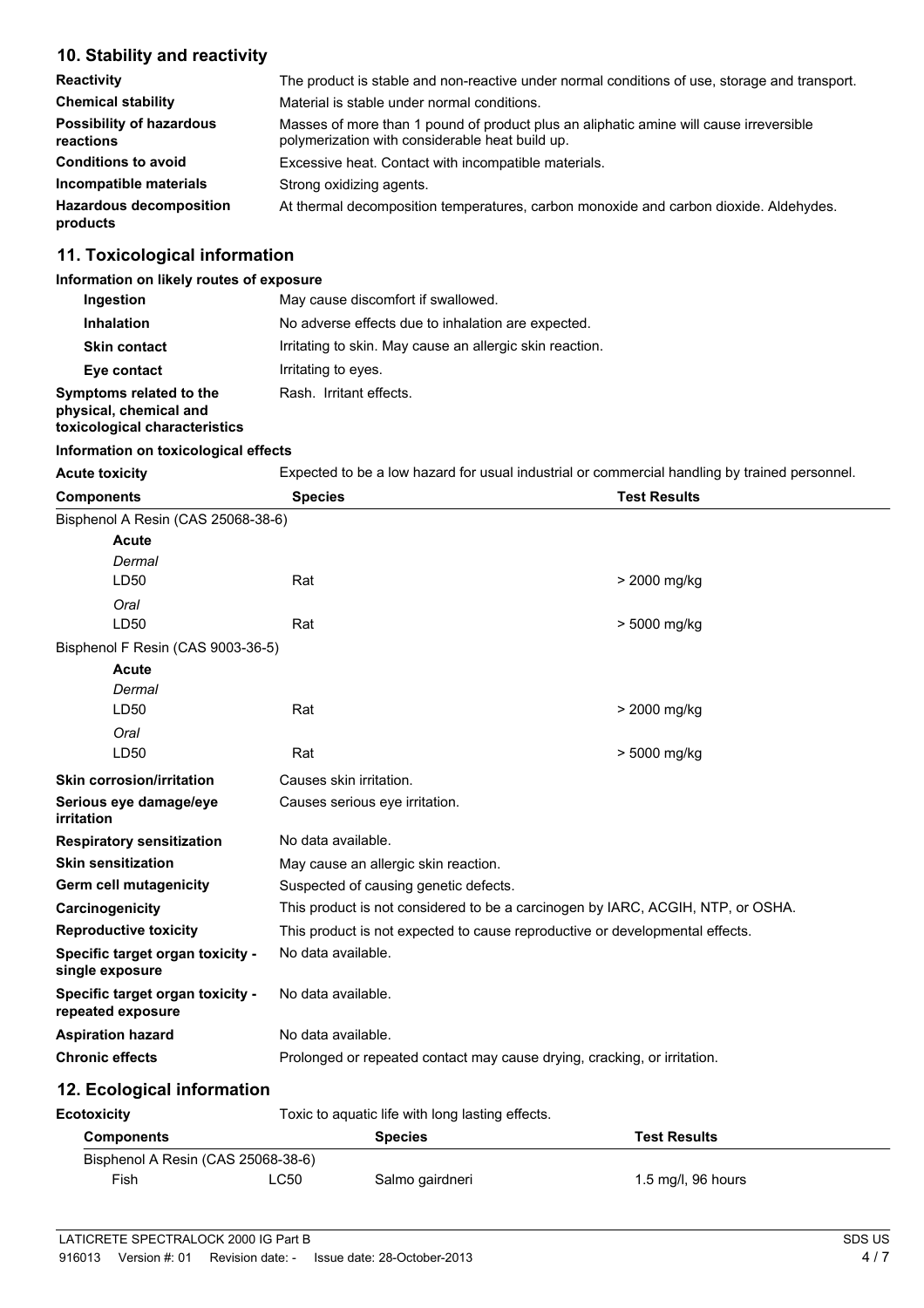| <b>Components</b>                    |                  | <b>Species</b>                                                                                                                                                                             | <b>Test Results</b>   |  |
|--------------------------------------|------------------|--------------------------------------------------------------------------------------------------------------------------------------------------------------------------------------------|-----------------------|--|
| <b>Aquatic</b>                       |                  |                                                                                                                                                                                            |                       |  |
| Crustacea                            | EC50             | Daphnia magna                                                                                                                                                                              | 2.7 mg/l, 48 hours    |  |
| Bisphenol F Resin (CAS 9003-36-5)    |                  |                                                                                                                                                                                            |                       |  |
| <b>Aquatic</b>                       |                  |                                                                                                                                                                                            |                       |  |
| Acute                                |                  |                                                                                                                                                                                            |                       |  |
| Fish                                 | LC50             | Leuciscus idus                                                                                                                                                                             | 5.7 mg/l, 96 hours    |  |
|                                      | LL <sub>50</sub> | Oncorhynchus mykiss                                                                                                                                                                        | > 1000 mg/l, 96 hours |  |
| <b>Persistence and degradability</b> |                  | No data is available on the degradability of this product.                                                                                                                                 |                       |  |
| <b>Bioaccumulative potential</b>     |                  | No data available for this product.                                                                                                                                                        |                       |  |
| Mobility in soil                     |                  | Not available.                                                                                                                                                                             |                       |  |
| Other adverse effects                |                  | No other adverse environmental effects (e.g. ozone depletion, photochemical ozone creation<br>potential, endocrine disruption, global warming potential) are expected from this component. |                       |  |

# **13. Disposal considerations**

| <b>Disposal instructions</b>             | Collect and reclaim or dispose in sealed containers at licensed waste disposal site. This material<br>and its container must be disposed of as hazardous waste. Do not allow this material to drain into<br>sewers/water supplies. Do not contaminate ponds, waterways or ditches with chemical or used<br>container. Dispose of contents/container in accordance with local/regional/national/international<br>regulations. |
|------------------------------------------|------------------------------------------------------------------------------------------------------------------------------------------------------------------------------------------------------------------------------------------------------------------------------------------------------------------------------------------------------------------------------------------------------------------------------|
| Hazardous waste code                     | The waste code should be assigned in discussion between the user, the producer and the waste<br>disposal company.                                                                                                                                                                                                                                                                                                            |
| Waste from residues / unused<br>products | Dispose of in accordance with local regulations. Empty containers or liners may retain some<br>product residues. This material and its container must be disposed of in a safe manner (see:<br>Disposal instructions).                                                                                                                                                                                                       |
| <b>Contaminated packaging</b>            | Empty containers should be taken to an approved waste handling site for recycling or disposal.<br>Since emptied containers may retain product residue, follow label warnings even after container is<br>emptied.                                                                                                                                                                                                             |

# **14. Transport information**

| <b>DOT</b>                                                                     |                                                                                                           |
|--------------------------------------------------------------------------------|-----------------------------------------------------------------------------------------------------------|
| UN number                                                                      | <b>UN3082</b>                                                                                             |
| UN proper shipping name                                                        | Environmentally hazardous substance, liquid, n.o.s. (Bisphenol A Resin, Bisphenol F Resin)                |
| <b>Transport hazard class(es)</b>                                              | 9                                                                                                         |
| Subsidiary class(es)                                                           | $\overline{\phantom{a}}$                                                                                  |
| Packing group                                                                  | III                                                                                                       |
| <b>Environmental hazards</b>                                                   |                                                                                                           |
| <b>Marine pollutant</b>                                                        | Yes                                                                                                       |
|                                                                                | Special precautions for user Read safety instructions, SDS and emergency procedures before handling.      |
| <b>Special provisions</b>                                                      | 8, 146, 335, IB3, T4, TP1, TP29                                                                           |
| <b>Packaging exceptions</b>                                                    | 155                                                                                                       |
| Packaging non bulk                                                             | 203                                                                                                       |
| Packaging bulk                                                                 | 241                                                                                                       |
| <b>IATA</b>                                                                    |                                                                                                           |
| Do not ship by air.                                                            |                                                                                                           |
| <b>IMDG</b>                                                                    |                                                                                                           |
| <b>UN number</b>                                                               | <b>UN3082</b>                                                                                             |
| UN proper shipping name                                                        | Environmentally hazardous substance, liquid, n.o.s. (BISPHENOL F EPOXY RESIN,<br>BISPHENOL A EPOXY RESIN) |
| Transport hazard class(es)                                                     | 9                                                                                                         |
| Subsidiary class(es)                                                           |                                                                                                           |
| Packaging group                                                                | $\mathbf{III}$                                                                                            |
| <b>Environmental hazards</b>                                                   |                                                                                                           |
| <b>Marine pollutant</b>                                                        | Yes                                                                                                       |
| Labels required                                                                | 9                                                                                                         |
| <b>EmS</b>                                                                     | F-A, S-F                                                                                                  |
|                                                                                | Special precautions for user Read safety instructions, SDS and emergency procedures before handling.      |
| Transport in bulk according to<br>Annex II of MARPOL 73/78 and<br>the IBC Code | This substance/mixture is not intended to be transported in bulk.                                         |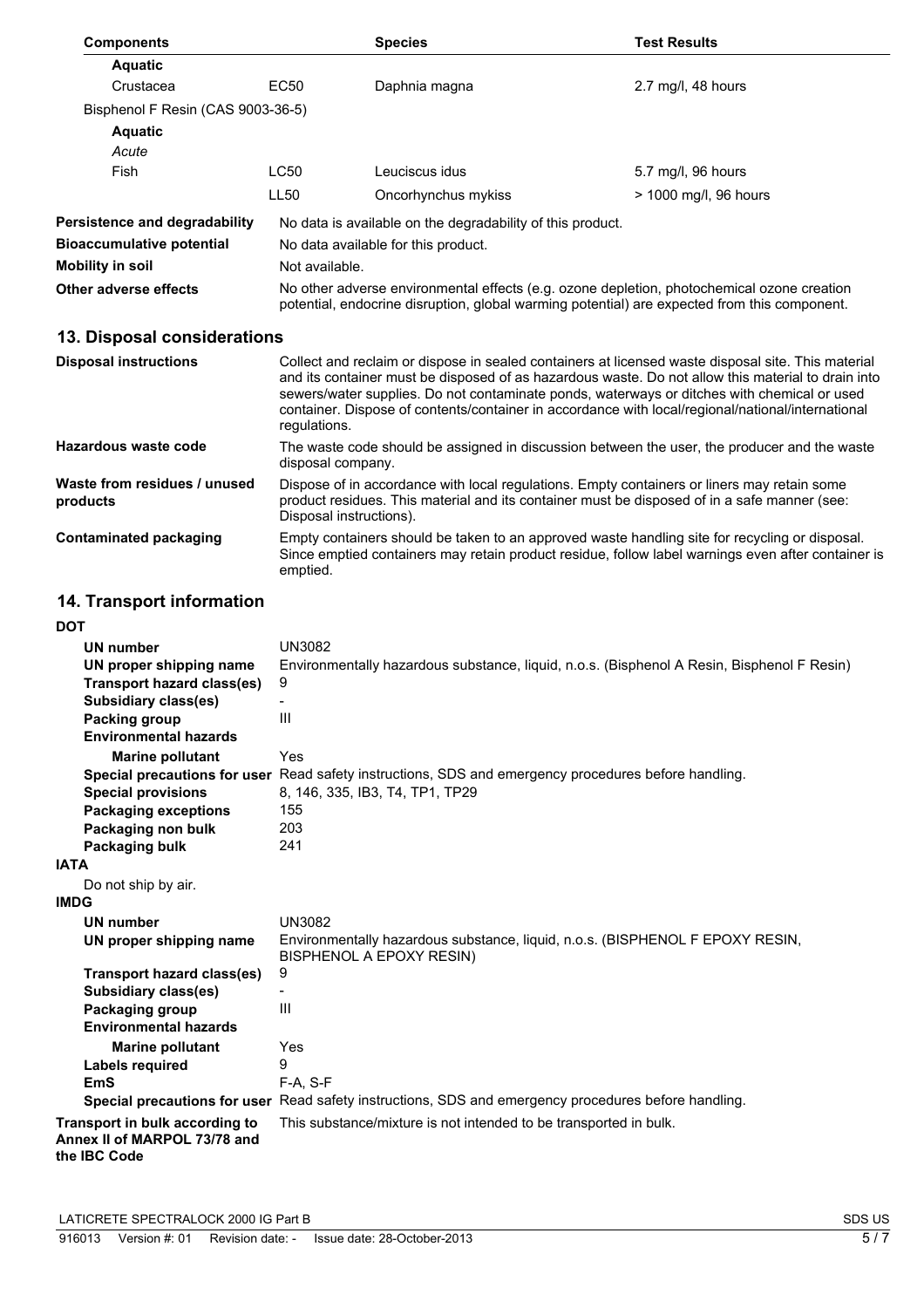# **15. Regulatory information**

| <b>US federal regulations</b>                                        | This product is a "Hazardous Chemical" as defined by the OSHA Hazard Communication<br>Standard, 29 CFR 1910.1200.                                                                                 |                        |  |
|----------------------------------------------------------------------|---------------------------------------------------------------------------------------------------------------------------------------------------------------------------------------------------|------------------------|--|
|                                                                      | TSCA Section 12(b) Export Notification (40 CFR 707, Subpt. D)                                                                                                                                     |                        |  |
| Not regulated.                                                       | US. OSHA Specifically Regulated Substances (29 CFR 1910.1001-1050)                                                                                                                                |                        |  |
| Not listed.<br><b>CERCLA Hazardous Substance List (40 CFR 302.4)</b> |                                                                                                                                                                                                   |                        |  |
| Not listed.                                                          |                                                                                                                                                                                                   |                        |  |
|                                                                      | Superfund Amendments and Reauthorization Act of 1986 (SARA)                                                                                                                                       |                        |  |
| <b>Hazard categories</b>                                             | Immediate Hazard - Yes<br>Delayed Hazard - Yes<br>Fire Hazard - No<br>Pressure Hazard - No<br>Reactivity Hazard - Yes                                                                             |                        |  |
| <b>SARA 302 Extremely</b><br>hazardous substance                     | No                                                                                                                                                                                                |                        |  |
| SARA 311/312 Hazardous<br>chemical                                   | <b>Yes</b>                                                                                                                                                                                        |                        |  |
| SARA 313 (TRI reporting)<br>Not regulated.                           |                                                                                                                                                                                                   |                        |  |
| <b>Other federal regulations</b>                                     |                                                                                                                                                                                                   |                        |  |
|                                                                      | Clean Air Act (CAA) Section 112 Hazardous Air Pollutants (HAPs) List                                                                                                                              |                        |  |
| Not regulated.                                                       | Clean Air Act (CAA) Section 112(r) Accidental Release Prevention (40 CFR 68.130)                                                                                                                  |                        |  |
| Not regulated.                                                       |                                                                                                                                                                                                   |                        |  |
| <b>Safe Drinking Water Act</b><br>(SDWA)                             | Not regulated.                                                                                                                                                                                    |                        |  |
| <b>Food and Drug</b><br><b>Administration (FDA)</b>                  | Not regulated.                                                                                                                                                                                    |                        |  |
| <b>US state regulations</b>                                          |                                                                                                                                                                                                   |                        |  |
| US. Massachusetts RTK - Substance List                               |                                                                                                                                                                                                   |                        |  |
| Not regulated.                                                       | US. New Jersey Worker and Community Right-to-Know Act                                                                                                                                             |                        |  |
| Not regulated.<br>US. Pennsylvania RTK - Hazardous Substances        |                                                                                                                                                                                                   |                        |  |
| Not regulated.<br><b>US. Rhode Island RTK</b>                        |                                                                                                                                                                                                   |                        |  |
| Not regulated.                                                       |                                                                                                                                                                                                   |                        |  |
| <b>US. California Proposition 65</b>                                 |                                                                                                                                                                                                   |                        |  |
|                                                                      | California Safe Drinking Water and Toxic Enforcement Act of 1986 (Proposition 65): This material is not known to contain any<br>chemicals currently listed as carcinogens or reproductive toxins. |                        |  |
|                                                                      | US - California Proposition 65 - Carcinogens & Reproductive Toxicity (CRT): Listed substance                                                                                                      |                        |  |
| Not listed.                                                          |                                                                                                                                                                                                   |                        |  |
| <b>International Inventories</b>                                     |                                                                                                                                                                                                   |                        |  |
| Country(s) or region                                                 | <b>Inventory name</b>                                                                                                                                                                             | On inventory (yes/no)* |  |
| Australia                                                            | Australian Inventory of Chemical Substances (AICS)                                                                                                                                                | Yes                    |  |
| Canada                                                               | Domestic Substances List (DSL)                                                                                                                                                                    | Yes                    |  |
| Canada                                                               | Non-Domestic Substances List (NDSL)                                                                                                                                                               | No                     |  |
| China                                                                | Inventory of Existing Chemical Substances in China (IECSC)                                                                                                                                        | Yes                    |  |
| Europe                                                               | European Inventory of Existing Commercial Chemical<br>Substances (EINECS)                                                                                                                         | No                     |  |
| Europe                                                               | European List of Notified Chemical Substances (ELINCS)                                                                                                                                            | No                     |  |
| Japan                                                                | Inventory of Existing and New Chemical Substances (ENCS)                                                                                                                                          | Yes                    |  |

Korea **Existing Chemicals List (ECL)** Korea **EXISTE** New Zealand New Zealand Inventory **New Yes** Yes Philippine Inventory of Chemicals and Chemical Substances Philippines Yes

(PICCS)